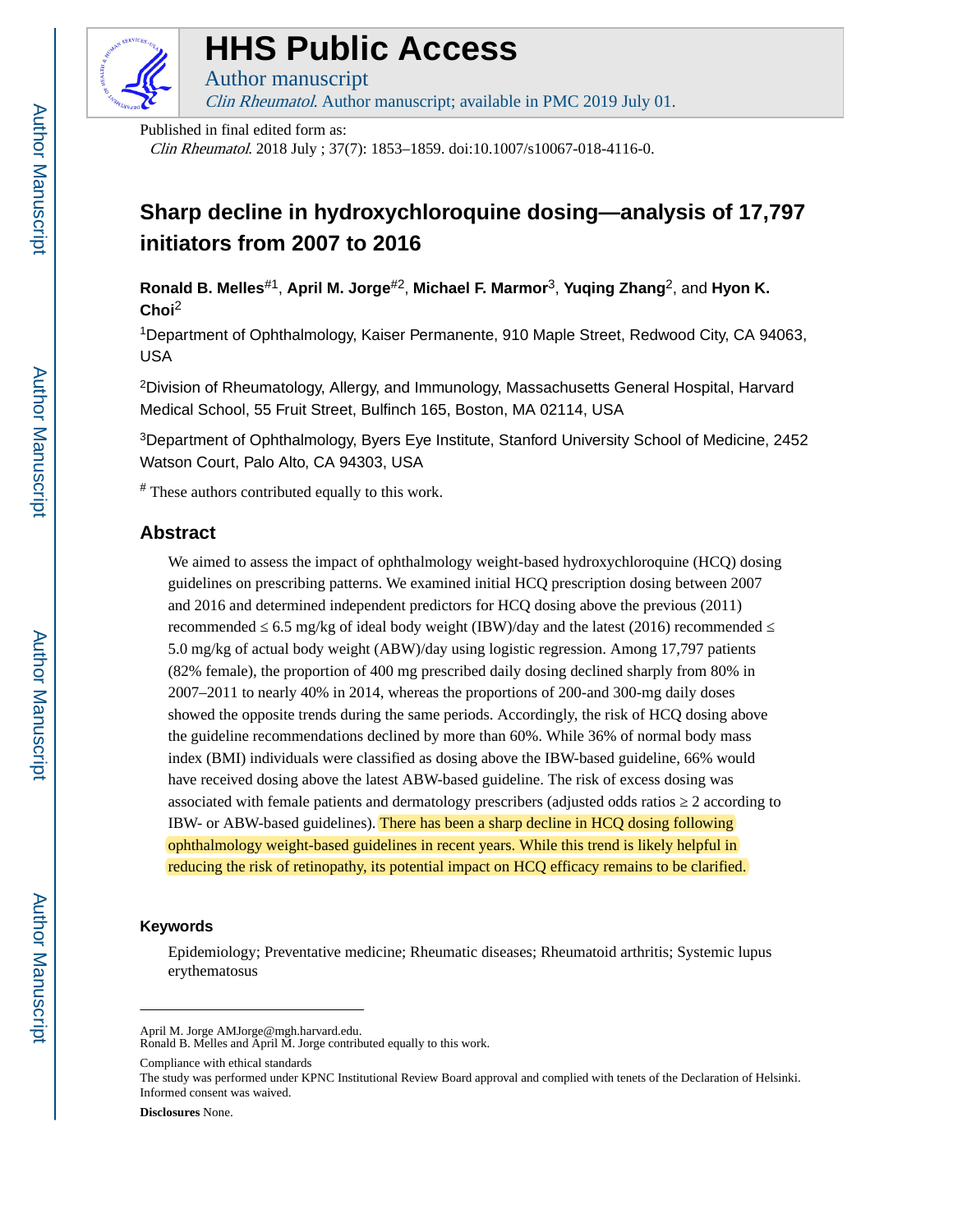# **Introduction**

Hydroxychloroquine (HCQ) is widely used in the treatment of systemic lupus erythematosus (SLE), with benefits including improved survival, reduced disease activity, and a lower risk of pregnancy complications, venous thrombo-embolism, dyslipidemia, and insulin resistance [1–7]. HCQ is also commonly used as a component of "triple therapy" in the treatment of rheumatoid arthritis (RA) and in other autoimmune and dermatologic conditions [8].

The major long-term risk of this otherwise well tolerated medication is vision-threatening retinopathy [9, 10]. Historically, HCQ retinopathy was considered to be rare [11–13], but a recent study in Kaiser Permanente Northern California (KPNC) using more sensitive screening methods showed a prevalence of 7.5% among long-term HCQ users and reinforced earlier reports that daily dose is a key risk factor in the development of toxicity [14]. To reduce the risk of retinopathy, the 2011 American Academy of Ophthalmology (AAO) guidelines recommended a maximum safe dose of 6.5 mg/kg/day (as determined by ideal body weight [IBW]) [15]. However, after the recent KPNC study suggested that actual body weight (ABW) was a better predictor of HCQ retinopathy than IBW [14], the AAO updated its guidelines in 2016 to recommend a maximum daily dose of 5.0 mg/kg/day by ABW [16]. As these guidelines were developed by ophthalmologists, who are not typical prescribers of HCQ, it remains largely unknown to what extent these guidelines have impacted HCQ prescribing patterns in the USA.

To examine the impact of ophthalmology weight-based HCQ dosing guidelines on prescribing patterns, we assessed HCQ prescriptions over a recent 10-year period among 17,797 HCQ initiators from a US large population-based cohort.

# **Materials and methods**

#### **Data source**

Our study data source was KPNC, a large integrated health network which includes a diverse population of approximately 4.1 million patients. The KPNC electronic medical record database includes demographic and pharmacy data for all patients in the KPNC service area. Health care information includes demographics, outpatient and inpatient encounters, practitioner specialty, diagnoses, medication dispensing, imaging, and laboratory results.

#### **Study population and design**

We identified subjects age 21 or older with at least 1 or more prior years of KPNC membership with incident HCQ prescriptions between January 1, 2007 and December 31, 2016. Prescriptions for an indication of malaria prophylaxis were excluded. We divided the 10-year study period into five 2-year cohorts based on the date of the first HCQ prescription to examine the prescription trends.

#### **Assessment of HCQ prescriptions**

We determined the incident HCQ prescription doses based on the Sig instructions in the medication order. For prescriptions written for initial dose uptitration or a loading dose, we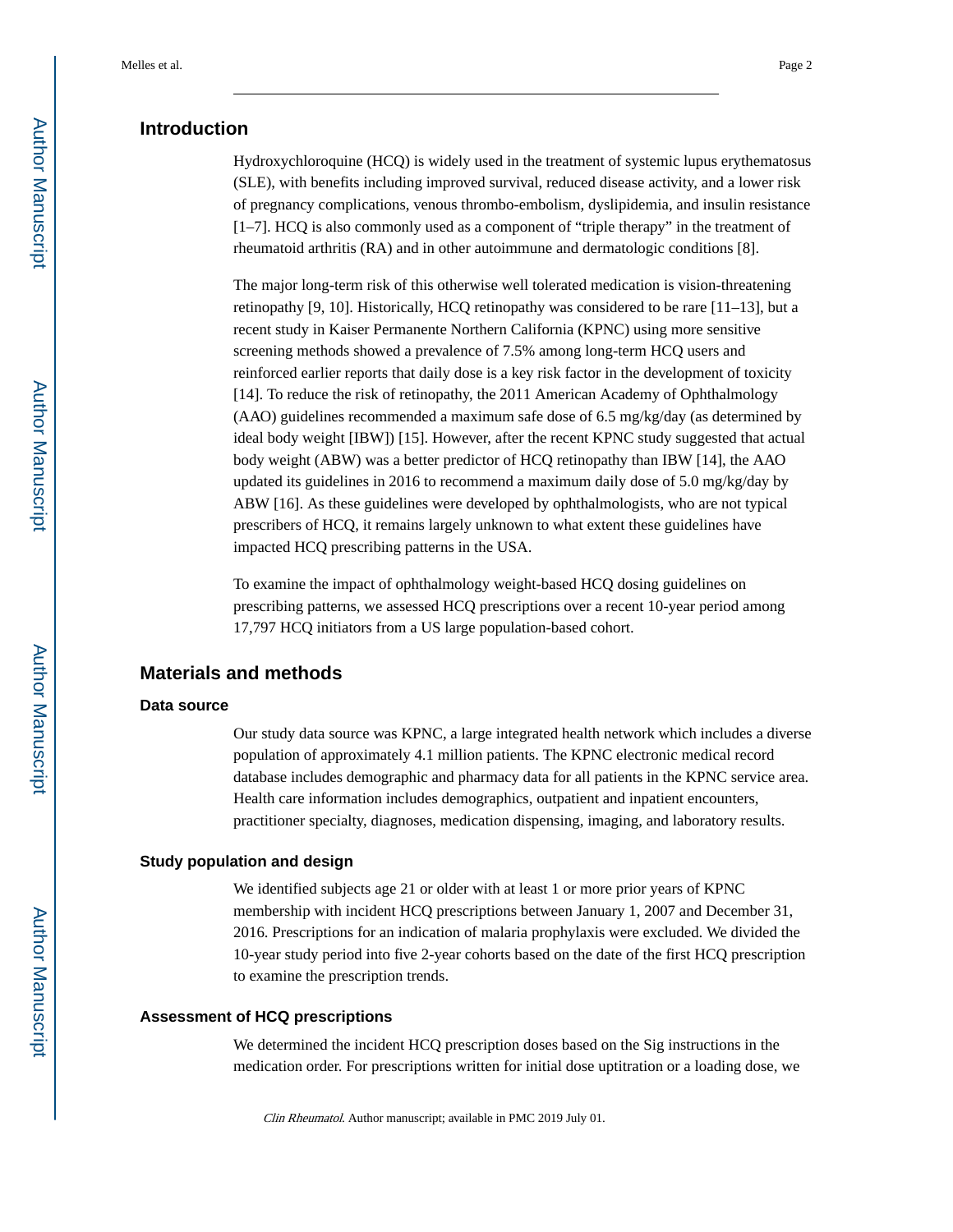included the intended ongoing prescription dose in the analysis. We classified the weightbased HCQ dose according to the AAO recommended maximum dose per IBW (i.e.,  $> 6.5$ ) mg/kg/day) and ABW (i.e.,  $> 5.0$  mg/kg/day) [15, 16].

#### **Assessment of covariates**

Covariate information was derived from the most recent available data within 1 year of the index HCQ prescription date for demographic (i.e., age, sex) and anthropometric (i.e., height, weight) characteristics. Body mass index (BMI) was calculated as weight in kilograms divided by height in meters squared. IBW was calculated by the Devine formula: for women, IBW =  $45.5 + 2.3$  kg for each inch of height over 60 in. and for men, IBW =  $50$ + 2.3 kg for each inch of height over 60 in. [17]. Patients without a recorded height or a height under 60 in. were excluded from the IBW-related analyses ( $n = 697$ ). Other covariates of interest were prescriber specialty, chronic kidney disease (CKD; stage  $\frac{3}{2}$ ), and indication for HCQ therapy.

#### **Statistical analysis**

We compared the baseline characteristics of individuals at the index date of their incident HCQ prescriptions according to calendar year categories. We calculated the proportion of different HCQ doses and categorized them into the nearest 100 mg (one half tablet) daily dose (i.e., 200, 300 mg, 400, and over 400 mg) over each of the five 2-year cohorts over the study period. The proportion of incident HCQ prescriptions above the prior IBW-based recommended maximum daily dose [15] or the latest ABW-based recommended maximum daily dose [16] was calculated over the study period. We examined the trends of median and interquartile ranges for initial HCQ dose per IBW and ABW between 2007 and 2016 using quantile regression. We also examined the relation of age, sex, BMI, CKD, provider specialty, and indication for HCQ use to the risk of prescribed HCQ dose above the IBW- or ABW-based recommended dose using logistic regression. The final multivariable model was adjusted for age, sex, BMI, CKD, prescriber specialty, and calendar year.

**Data availability—**The datasets generated during and/or analyzed during the current study are available from the corresponding author on reasonable request and with permission from Kaiser Permanente Northern California Division of Research.

# **Results**

During the 10-year period between 2007 and 2016, 17,797 individuals initiated HCQ therapy (Table 1). The majority were female (82%) with a mean age of 53.2 years and a mean BMI of 28.4 kg/m<sup>2</sup>. Rheumatologists were the most common prescribers of HCQ (69%), followed by primary care providers (18%) and dermatologists (9%). RA was the most common indication for HCQ use (46%), followed by dermatologic conditions (18%), SLE (15%), and other systemic autoimmune conditions (15%). Dermatologic conditions included cutaneous lupus (together, discoid and subacute cutaneous lupus comprised 33%), as well as alopecia, lichen planus, dermatitis, granuloma annulare, psoriasis, and urticaria. One thousand four hundred and fifty-two (8.2%) prescriptions were written with an initial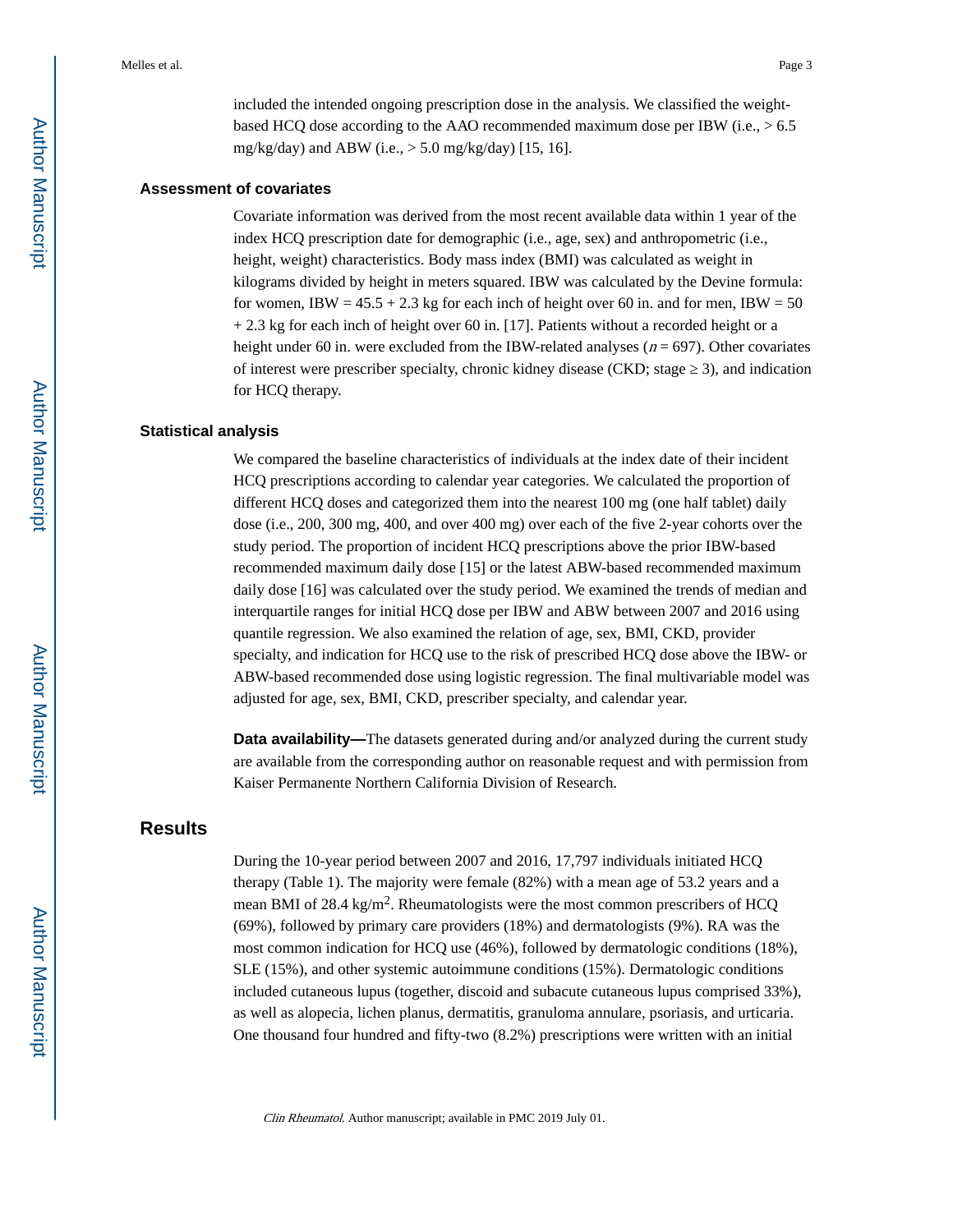low starting dose with instructions to raise the dose as tolerated by patient, and 330 (1.9%) were written with an initial loading dose.

During the study period, the proportion of 400 mg prescribed daily dosing declined sharply from 80% in 2011 to nearly 40% in 2014 (Fig. 1) and rose back to 60% in 2016, whereas the proportions of 200- and 300-mg daily doses showed the opposite trends during the same periods. Correspondingly, daily HCQ dosing per either IBW or ABW began to decline in 2012 and reached its lowest level in 2014, before rising slightly again in 2015 and 2016. The median HCQ dose per IBW declined from 6.75 to 5.99 mg/kg during the study period, and the median dose per ABW declined from 5.03 to 4.46 mg/kg HCQ (both  $p$  values < 0.001), with a nadir of 5.29 mg/kg IBW and 4.06 mg/kg ABW in 2014 (Figs. 2 and 3).

The proportion of dosing above the AAO recommenda-tions declined from 53% in the first period (2007–2008) to 33% in the most recent period (2015–2016) per IBW and from 49 to 34% per ABW (Table 2). This corresponds with adjusted odds ratios (ORs) of 0.34 (95% confidence interval [CI], 0.30–0.37) for IBW and 0.38 (95% CI, 0.34–0.43) for ABW in the latest period relative to the first period. At the nadir between 2013 and 2014, the proportions of dosing above AAO recommendations were 26% for IBW and 31% for ABW, corresponding to an adjusted OR of 0.24 (95% CI, 0.21–0.26) and 0.33 (95% CI, 0.30–0.38) relative to the first period, respectively (Table 2).

Using the IBW-based recommendation, 50% of women and 7% of men had dosing over 6.5 mg/kg, with an adjusted OR of 17.91 (95% CI, 15.51–20.67) for women (Table 2). Using the ABW-based recommendation, women also had a higher proportion (44%) of initial prescription dosing over 5.0 mg/kg than men (31%), with an adjusted OR of 2.20 (95% CI, 2.00–2.41). Patients with CKD had a lower risk of excess dosing by IBW (OR 0.80 [95% CI, 0.68–0.95]) as well as by ABW (OR 0.82 [95% CI, 0.69–0.97]).

BMI had opposite effects on the proportions of excess prescribing by IBW- versus ABWbased dosing. Proportions of initial HCQ dosing above the IBW-based recommendation increased with higher BMI (22, 36, 42, and 49% in underweight, normal, overweight, and obese categories, respectively) (Table 2). These resulted in adjusted ORs of 1.64 (95% CI, 1.51–1.79) for overweight and 1.99 (95% CI, 1.83–2.16) for obese individuals. In contrast, proportions of initial HCQ dosing over the ABW-based recommendation increased with lower BMI, with only 9% excess dosing among obese individuals but 66% excess dosing among normal body weight individuals and 49% of overweight individuals. The corresponding adjusted ORs for dosing above the ABW-based recommendations were 0.49 (95% CI, 0.45–0.53) among overweight and 0.04 (95% CI, 0.04–0.05) among obese individuals, as compared with the normal BMI group. Compared with rheumatologists, dermatologists were more likely to prescribe higher doses of HCQ according to either dosing guideline (adjusted ORs 2.03 [95% CI, 1.79–2.30] and 1.96 [95% CI, 1.72–2.23] per IBW- and ABW-based recommendations, respectively).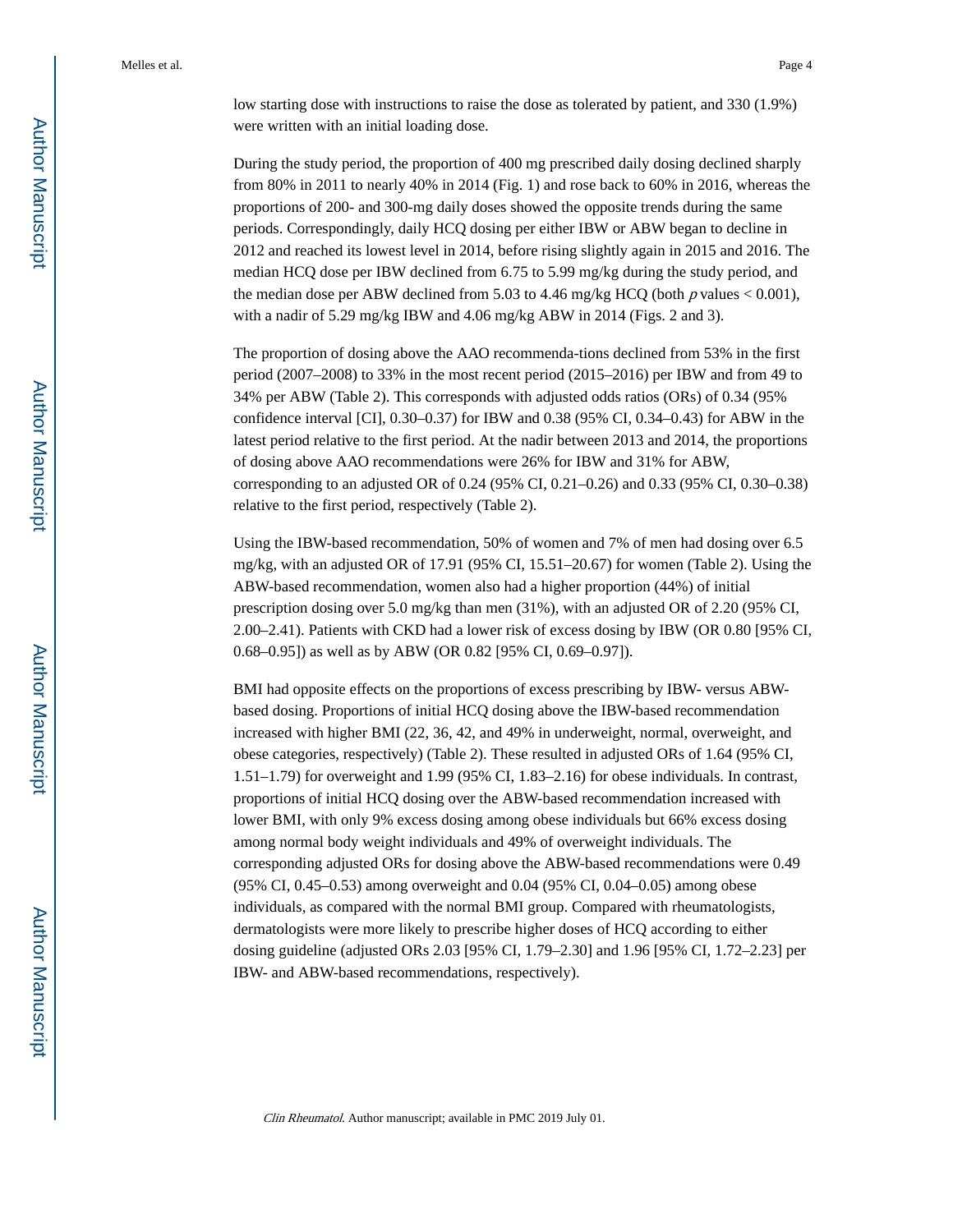# **Discussion**

In this population-based cohort from a large integrated health plan, we found that the daily dose for new HCQ prescriptions declined considerably starting in 2011, coinciding with the timing of published AAO HCQ dosing guidelines, and this reduction reached its nadir in 2014 with less than half of all new HCQ prescriptions written for 400 mg per day. This decline in prescribed daily dose corresponded with a 76% decline in the risk of HCQ dosing above the 2011 AAO guideline until 2014. Although there appears to have been a slight rebound to higher average dosing in 2015 and 2016, these data overall suggest a swift response to the AAO recommendations.

Two previous, small-scale, single-center studies ( $n = 554$  and  $n = 1681$ ) have reported conflicting findings of HCQ dosing trends [18, 19]. The first study captured all rheumatology patients ( $n = 554$ ) who initiated HCQ between 2009 and 2016 and were seen by an ophthalmologist in a university health care system and reported no change in HCQ trend [19]. While this may reflect the local practice pattern, it is also conceivable that the requirement to be seen by an ophthalmologist may have selected patients with higher initial dosing more frequently even in the recent years. In contrast, another university center study captured all patients ( $n = 1681$ ) who received any HCQ prescription between 2012 and 2016 and reported a substantial decline in excess dosing, similar to ours [18]. Our study is over ten times larger than this study and spans twice its duration, and we were able to address initial dosing trends.

The vision-threatening nature of HCQ retinopathy likely explains the fast guideline adoption by prescribers. In contrast, concerns regarding patient non-adherence to HCQ, as seen in up to half of all patients with SLE [14, 20], may prevent some providers from lowering the prescription dose of this important medication. To that end, it remains to be clarified whether the renewed concern about HCQ retinopathy may worsen HCQ compliance. While the dosing trend may reduce the risk of retinopathy, its potential impact on HCQ's wide-ranging benefits (particularly in SLE) remains a concern. To that effect, the recent increase in dosing (2015–2016) is intriguing, as it might indicate a response by prescribers to a loss of clinical efficacy at lower doses of HCQ. Further studies are needed to clarify whether reducing HCQ dose, per the ophthalmology guidelines, will retain efficacy for the treatment of SLE and other rheumatic diseases. Such data would enable us to assess the net benefit of the observed HCQ dosing trend.

In terms of patient factors associated with a higher risk of HCQ dosing above the weightbased recommendations, we found that excess dosing was more prominent among women, occurring in a large proportion (i.e., 50% of women using the IBW criteria and 44% using the ABW criteria). This is explained in part because women are shorter on average and height is included in the IBW calculation, systematically leading to a lower IBW among women; women also have a lower average ABW than men. Therefore, the commonly prescribed HCQ dose of 400 mg daily exceeds the recommended maximum daily dose range according to both 2011 IBW-based and 2016 ABW-based guidelines for the average US female [21].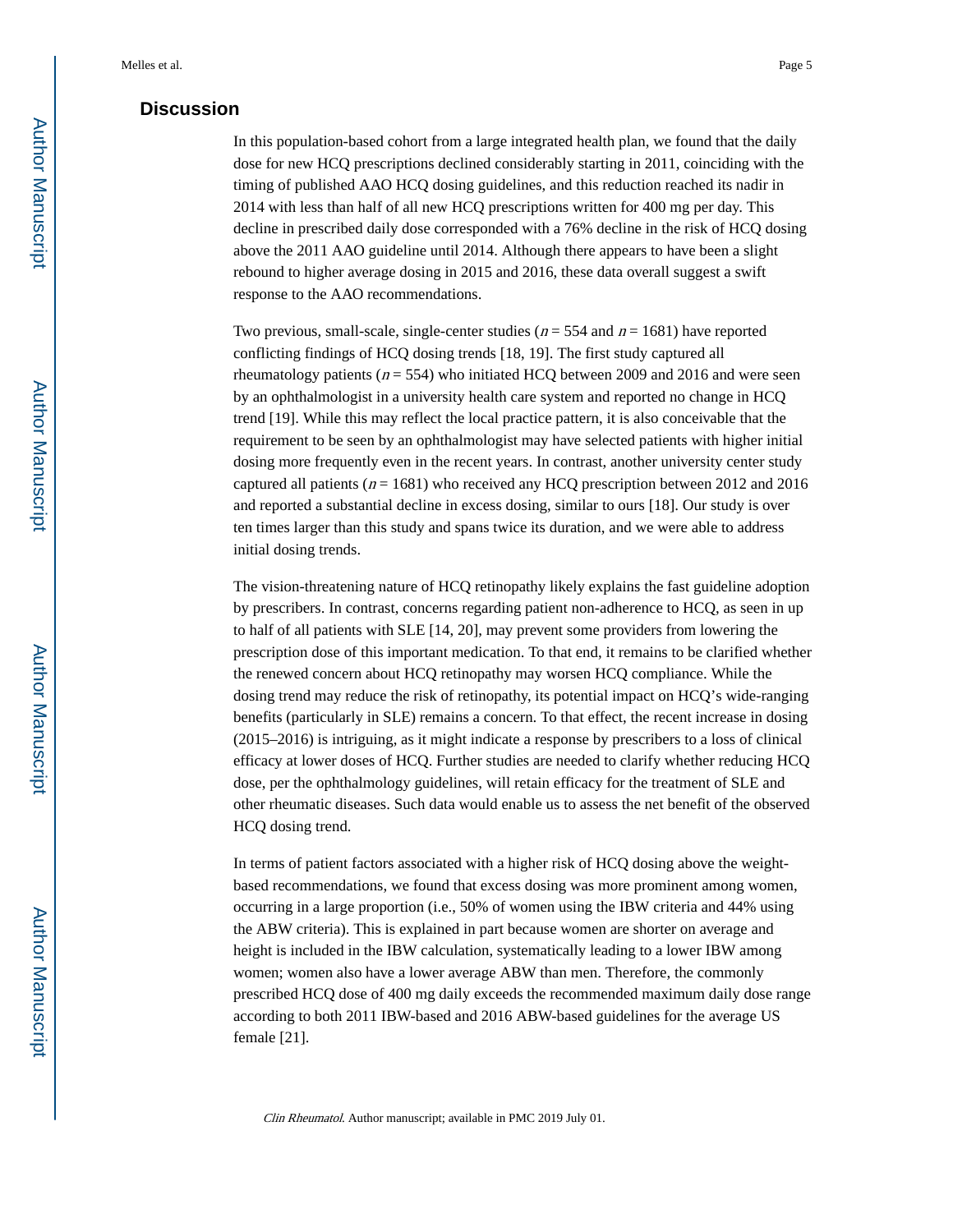Dermatologists showed a higher risk of excess HCQ dosing (50%) compared with rheumatologists (40%) and primary care physicians (41%). This may suggest potential differences in awareness of AAO dosing guidelines or perception of the risk of toxic retinopathy among specialties. Alternatively, this could indicate higher treatment doses used for some cutaneous indications despite discordance with the ophthalmology dosing guidelines, as two prospective studies found greater efficacy in treating cutaneous lupus with HCQ dosing > 5 mg/kg/ day ABW [22, 23]. The presence of concomitant CKD was associated with a reduced risk of HCQ excess dosing, which reflects HCQ dose adjustment in patients with renal disease. Although there has not been a clear consensus on appropriate dose reduction in renal insufficiency [24], CKD has been associated with a more than twofold increase of the prevalence of HCQ retinopathy [14]. Nevertheless, more than 30% of CKD patients' prescriptions still exceeded the recommended doses by either guideline, suggesting potential room for improvement even in this subpopulation.

BMI categories posed opposing risks of excess dosing between the two weight-based dosing guidelines. While 36% of normal BMI individuals were exposed to dosing above the IBWbased guidelines, 66% would have been exposed to dosing above the latest ABW-based guidelines. In contrast, 44% of obese individuals were exposed to dosing above the IBWbased guideline, compared with only 9% using the ABW-based guideline. While the latest evidence, based on a sample of nearly 2500 long-term HCQ users, suggests that ABW-based dosing is a better predictor of toxicity [14], confirming these findings in a prospective study would be valuable. In the meantime, some authors advocate using the lower of the two methods to minimize retinopathy risk [25]. Nevertheless, the impact of IBW- or ABW-based dosing treatment efficacy of HCQ remains unknown, calling for future investigations.

Our study has several strengths and limitations which warrant recognition. Our source population KPNC is generally representative of the residents of that region [26]. As such, our study captured a diverse patient population as well as prescription dosing by multiple providers and provider specialties and provides population-level data on HCQ prescribing patterns in relation to HCQ dosing guidelines. Furthermore, our study was substantially longer and larger than previous single-center studies, providing higher precision in our results [18, 19]. However, our data lacked information regarding disease activity for patients with SLE, RA, and other conditions, limiting our ability to assess its potential relationship with initial HCQ dosing. It would be valuable for future studies to address this issue.

In conclusion, in this large population-based cohort, we found that there has been a sharp decline in HCQ dosing, corresponding with 2011 AAO guidelines on weight-based HCQ dosing. While this trend is likely helpful in reducing the risk of retinopathy, its potential impact on HCQ's anti-rheumatic efficacy remains to be clarified to allow assessment of the net impact of this dramatic dosing trend.

#### **Acknowledgments**

**Funding information** Dr. Jorge is supported in part by the T32 Ruth L. Kirschstein Institutional National Research Service Award from the National Institutes of Arthritis and Musculoskeletal and Skin Diseases (T32-AR-007258).

Dr. Marmor is supported in part by Research to Prevent Blindness.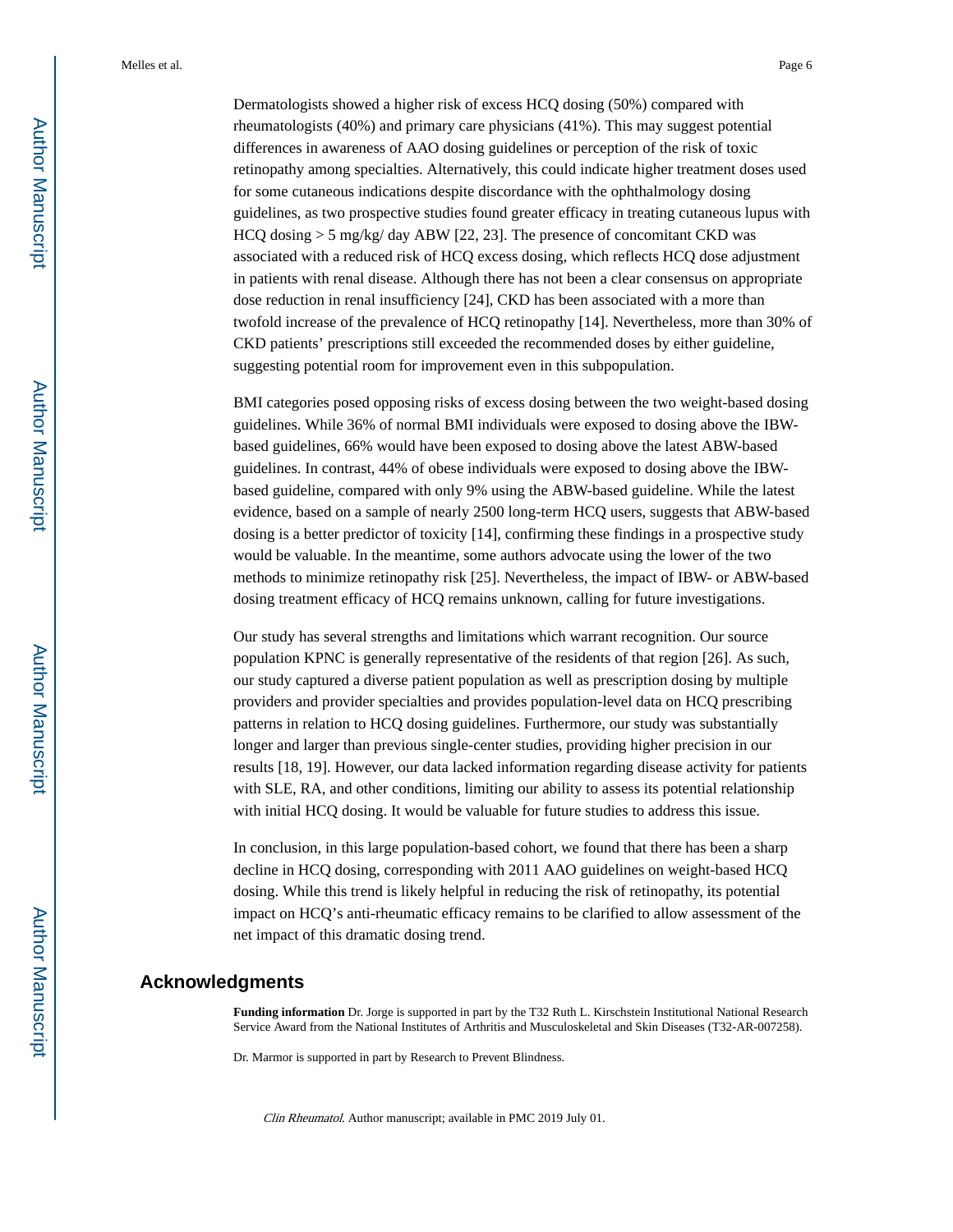# **References**

- 1. Ruiz-Irastorza G, Khamashta M (2008) Hydroxychloroquine: the cornerstone of lupus therapy. Lupus 17:271–273 [PubMed: 18413405]
- 2. Bertsias G, Ioannidis JP, Boletis J, Bombardieri S, Cervera R, Dostal C, Font J, Gilboe IM, Houssiau F, Huizinga T, Isenberg D, Kallenberg CG, Khamashta M, Piette JC, Schneider M, Smolen J, Sturfelt G, Tincani A, van Vollenhoven R, Gordon C, Boumpas DT (2008) Task force of the ESCfICSITEULAR recommendations for the management of systemic lupus erythematosus Report of a Task Force of the EULAR Standing Committee for International Clinical Studies Including Therapeutics. Ann Rheum Dis 67(2):195–205. 10.1136/ard.2007.070367 [PubMed: 17504841]
- 3. Petri M (2011) Use of hydroxychloroquine to prevent thrombosis in systemic lupus erythematosus and in antiphospholipid antibody-positive patients. Curr Rheumatol Rep 13:77–80 [PubMed: 20978875]
- 4. Alarcon GS, McGwin G, Bertoli AM, Fessler BJ, Calvo-Alen J, Bastian HM, Vila LM, Reveille JD, Group LS (2007) Effect of hydroxychloroquine on the survival of patients with systemic lupus erythematosus: data from LUMINA, a multiethnic US cohort (LUMINA L). Ann Rheum Dis 66(9): 1168–1172. 10.1136/ard.2006.068676 [PubMed: 17389655]
- 5. Bernatsky S, Boivin JF, Joseph L, Manzi S, Ginzler E, Gladman DD, Urowitz M, Fortin PR, Petri M, Barr S, Gordon C, Bae SC, Isenberg D, Zoma A, Aranow C, Dooley MA, Nived O, Sturfelt G, Steinsson K, Alarcon G, Senecal JL, Zummer M, Hanly J, Ensworth S, Pope J, Edworthy S, Rahman A, Sibley J, El-Gabalawy H, McCarthy T, St Pierre Y, Clarke A, Ramsey-Goldman R (2006) Mortality in systemic lupus erythematosus. Arthritis Rheum 54(8):2550–2557. 10.1002/art. 21955 [PubMed: 16868977]
- 6. Clowse ME, Magder L, Witter F, Petri M (2006) Hydroxychloroquine in lupus pregnancy. Arthritis Rheum 54(11):3640–3647. 10.1002/art.22159 [PubMed: 17075810]
- 7. Cairoli E, Rebella M, Danese N, Garra V, Borba EF (2012) Hydroxychloroquine reduces lowdensity lipoprotein cholesterol levels in systemic lupus erythematosus: a longitudinal evaluation of the lipid-lowering effect. Lupus 21:1178–1182 [PubMed: 22641182]
- 8. O'Dell JR, Mikuls TR, Taylor TH, Ahluwalia V, Brophy M, Warren SR, Lew RA, Cannella AC, Kunkel G, Phibbs CS, Anis AH, Leatherman S, Keystone E (2013) Therapies for active rheumatoid arthritis after methotrexate failure. N Engl J Med 369(4):307–318. 10.1056/NEJMoa1303006 [PubMed: 23755969]
- 9. Ruiz-Irastorza G, Ramos-Casals M, Brito-Zeron P, Khamashta MA (2010) Clinical efficacy and side effects of antimalarials in systemic lupus erythematosus: a systematic review. Ann Rheum Dis 69(1): 20–28. 10.1136/ard.2008.101766 [PubMed: 19103632]
- 10. Costedoat-Chalumeau N, Dunogue B, Leroux G, Morel N, Jallouli M, Le Guern V, Piette JC, Brezin AP, Melles RB, Marmor MF (2015) A critical review of the effects of hydroxychloroquine and chloroquine on the eye. Clin Rev Allergy Immunol 49(3):317–326. 10.1007/ s12016-015-8469-8 [PubMed: 25672591]
- 11. LG D, Munz SJ, Paschal J, Cohen HB, Pince KJ, Peterson T (1997) Incidence of hydroxychloroquine retinopathy in 1,207 patients in a large multicenter outpatient practice. Arthritis Rheum 40(8):1482–1486 [PubMed: 9259429]
- 12. Mavrikakis I, Sfikakis PP, Mavrikakis E, Rougas K, Nikolaou A, Kostopoulos C, Mavrikakis M (2003) The incidence of irreversible retinal toxicity in patients treated with hydroxychloroquine. Ophthalmology 110(7):1321–1326. 10.1016/s0161-6420(03)00409-3 [PubMed: 12867385]
- 13. Wolfe F, Marmor MF (2010) Rates and predictors of hydroxychloroquine retinal toxicity in patients with rheumatoid arthritis and systemic lupus erythematosus. Arthritis Care Res (Hoboken) 62(6):775–784. 10.1002/acr.20133 [PubMed: 20535788]
- 14. Melles RB, Marmor MF (2014) The risk of toxic retinopathy in patients on long-term hydroxychloroquine therapy. JAMA Ophthalmol 132(12):1453–1460. 10.1001/jamaophthalmol. 2014.3459 [PubMed: 25275721]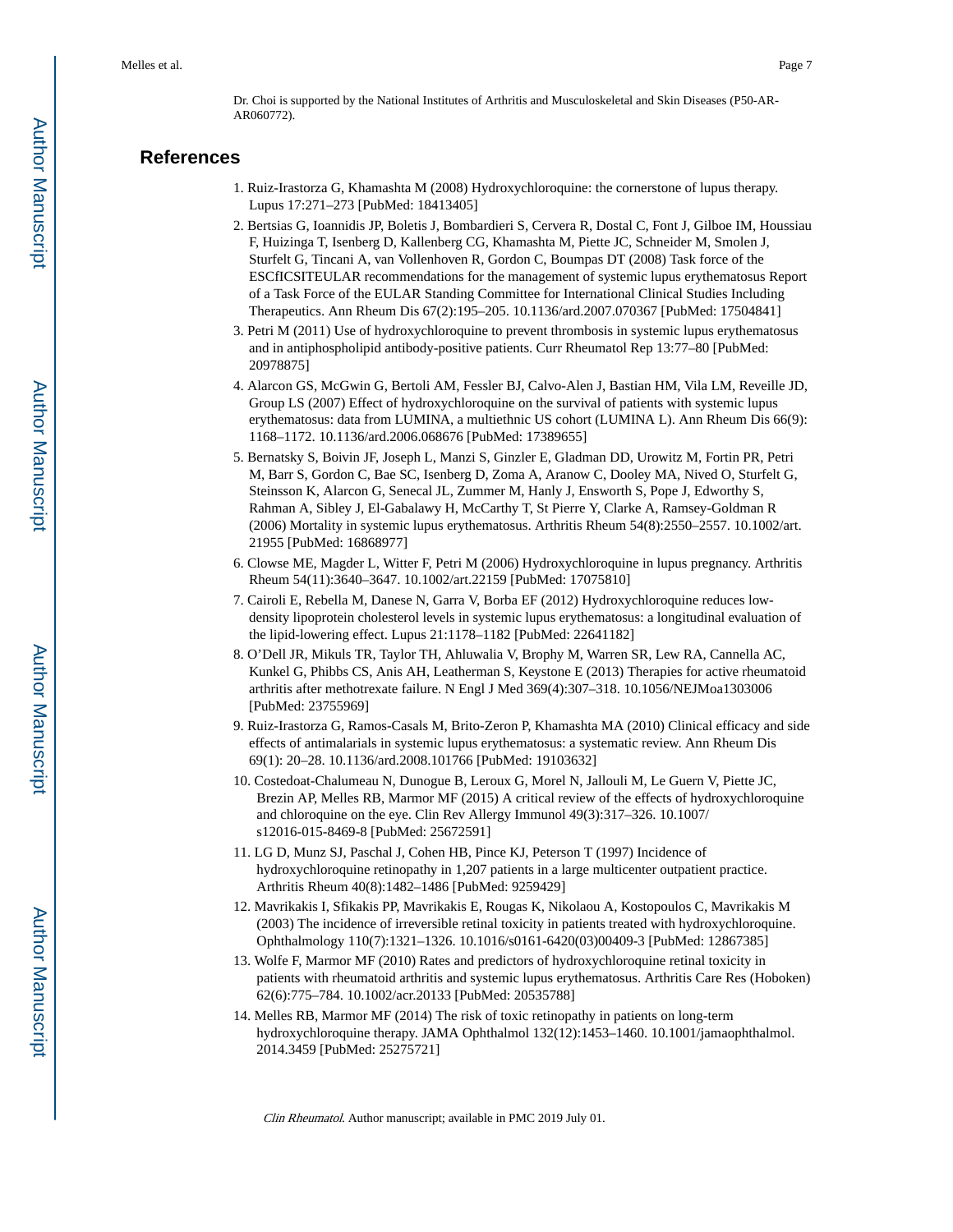- 15. Marmor MF, Kellner U, Lai TY, Lyons JS, Mieler WF (2011) Revised recommendations on screening for chloroquine and hydroxychloroquine retinopathy. Ophthalmology 118(2):415–422. 10.1016/j.ophtha.2010.11.017 [PubMed: 21292109]
- 16. Marmor MF, Kellner U, Lai TY, Melles RB, Mieler WF, American Academy of O (2016) Recommendations on screening for chloroquine and hydroxychloroquine retinopathy (2016 revision). Ophthalmology 123(6):1386–1394. 10.1016/j.ophtha.2016.01.058 [PubMed: 26992838]
- 17. Devine B (1974) Case number 25: gentamicin therapy. Drug Intelligence and Clin Pharm 8:650– 655
- 18. Gianfrancesco MA, Schmajuk G, Haserodt S, Trupin L, Izadi Z, Jafri K, Shiboski S, Sirota M, Adams Dudley R, Yazdany J (2017) Hydroxychloroquine dosing in immune-mediated diseases: implications for patient safety. Rheumatol Int 37:1611–1618. 10.1007/s00296-017-3782-6 [PubMed: 28748425]
- 19. Braslow RA, Shiloach M, Macsai MS (2017) Adherence to hydroxychloroquine dosing guidelines by rheumatologists: an electronic medical record-based study in an integrated health care system. Ophthalmology 124:604–608. 10.1016/j.ophtha.2016.12.021 [PubMed: 28153440]
- 20. Feldman CH, Collins J, Zhang Z, Subramanian SV, Solomon DH, Kawachi I, Costenbader KH (2018) Dynamic patterns and predic-tors of hydroxychloroquine nonadherence among Medicaid benefi-ciaries with systemic lupus erythematosus. Semin Arthritis Rheum 10.1016/j.semarthrit. 2018.01.002
- 21. Anthropometric Reference Data for Children and Adults: United States, 2007–2010 (2012 10). US Department of Health and Human Services, CDC 11 (252)
- 22. Chasset F, Arnaud L, Costedoat-Chalumeau N, Zahr N, Bessis D, Frances C (2016) The effect of increasing the dose of hydroxychloroquine (HCQ) in patients with refractory cutaneous lupus erythematosus (CLE): an open-label prospective pilot study. J Am Acad Dermatol 74(4):693– 699.e693. 10.1016/j.jaad.2015.09.064 [PubMed: 26850655]
- 23. Frances C, Cosnes A, Duhaut P, Zahr N, Soutou B, Ingen-Housz-Oro S, Bessis D, Chevrant-Breton J, Cordel N, Lipsker D, Costedoat-Chalumeau N (2012) Low blood concentration of hydroxychloroquine in patients with refractory cutaneous lupus erythematosus: a French multicenter prospective study. Arch Dermatol 148(4):479–484. 10.1001/archdermatol.2011.2558 [PubMed: 22508872]
- 24. Durcan L, Clarke WA, Magder LS, Petri M (2015) Hydroxychloroquine blood levels in systemic lupus erythematosus: clarifying dosing controversies and improving adherence. J Rheumatol 42(11):2092–2097. 10.3899/jrheum.150379 [PubMed: 26428205]
- 25. Browning DJ, Lee C, Rotberg D (2014) The impact of different algorithms for ideal body weight on screening for hydroxychloroquine retinopathy in women. Clin Ophthalmol(Auckland, NZ) 8:1401–1407. doi:10.2147/opth.s66531
- 26. Krieger N (1992) Overcoming the absence of socioeconomic data in medical records: validation and application of a census-based methodology. Am J Public Health 82(5):703–710 [PubMed: 1566949]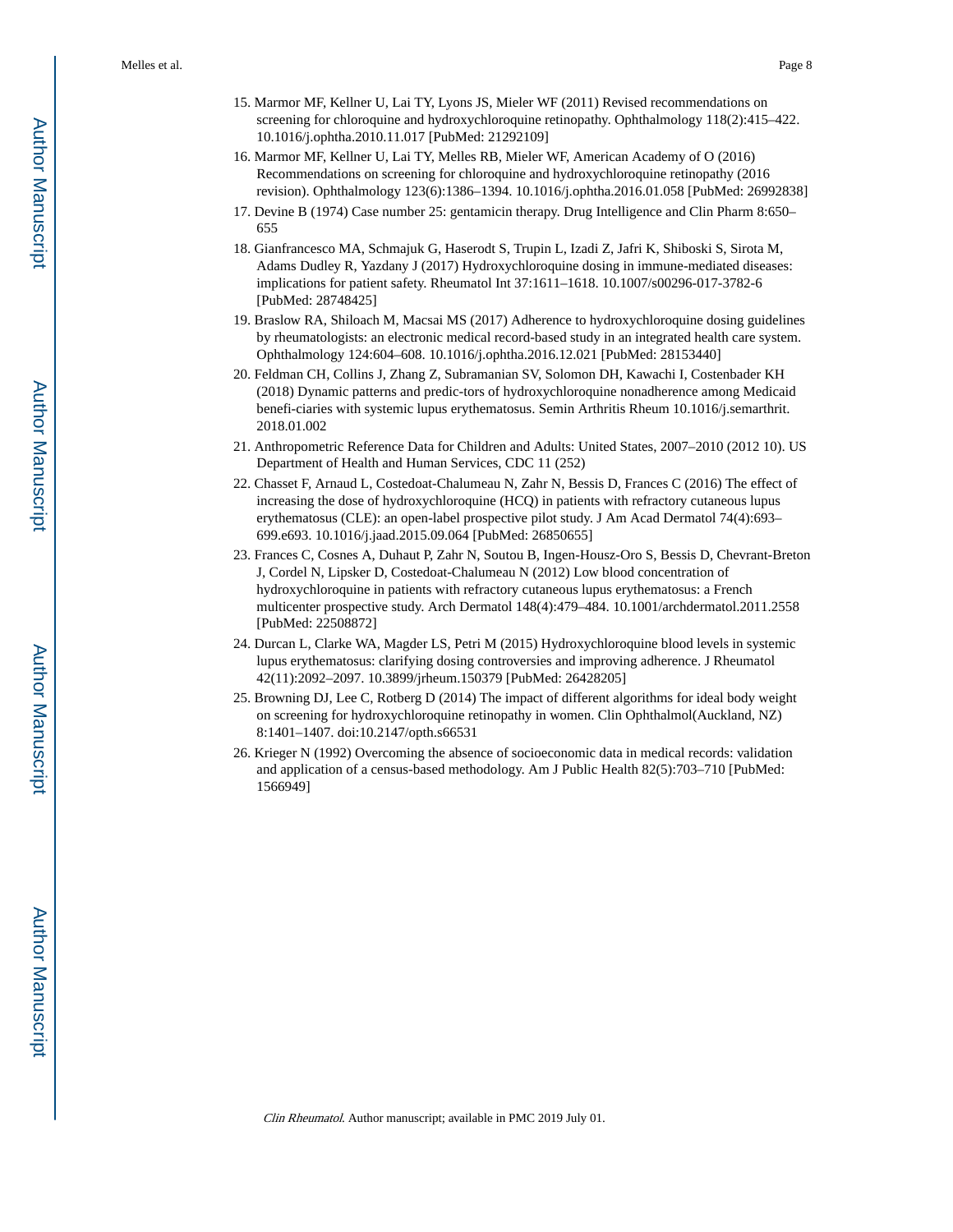

# **Fig. 1.**

Change in daily dosing trends. After 2011, the number of prescriptions for 400 mg per day dropped markedly, with a concomitant increase in the number prescriptions for 200 mg and 300 mg per day. AAO the American Academy of Ophthalmology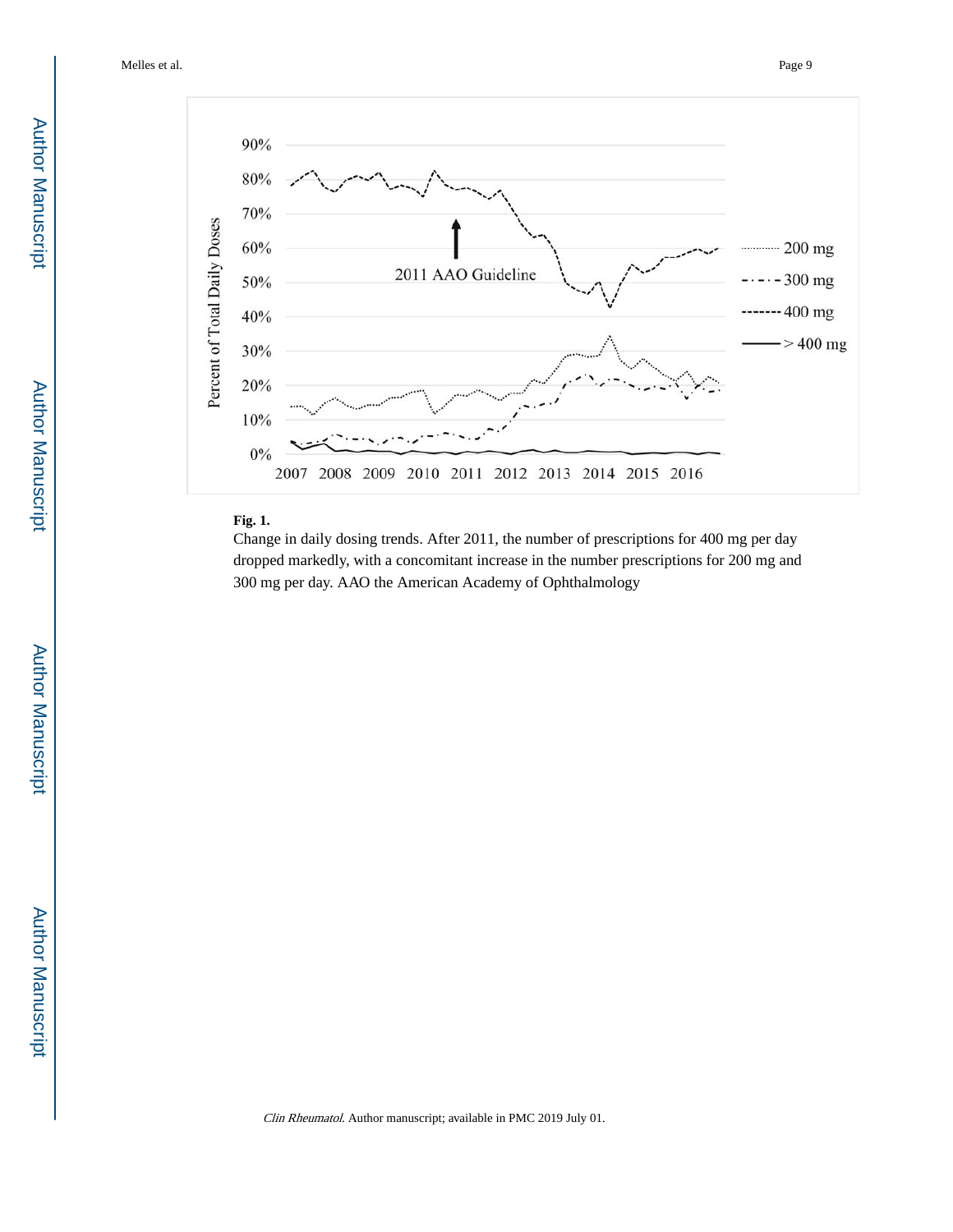

### **Fig. 2.**

Change in hydroxychloroquine dosing by ideal body weight, 2007 to 2016. Individual points represent quarterly values. The median daily dose declined after 2011 reaching its lowest point in 2014 and rebounding slightly in 2015 and 2016. AAO the American Academy of Ophthalmology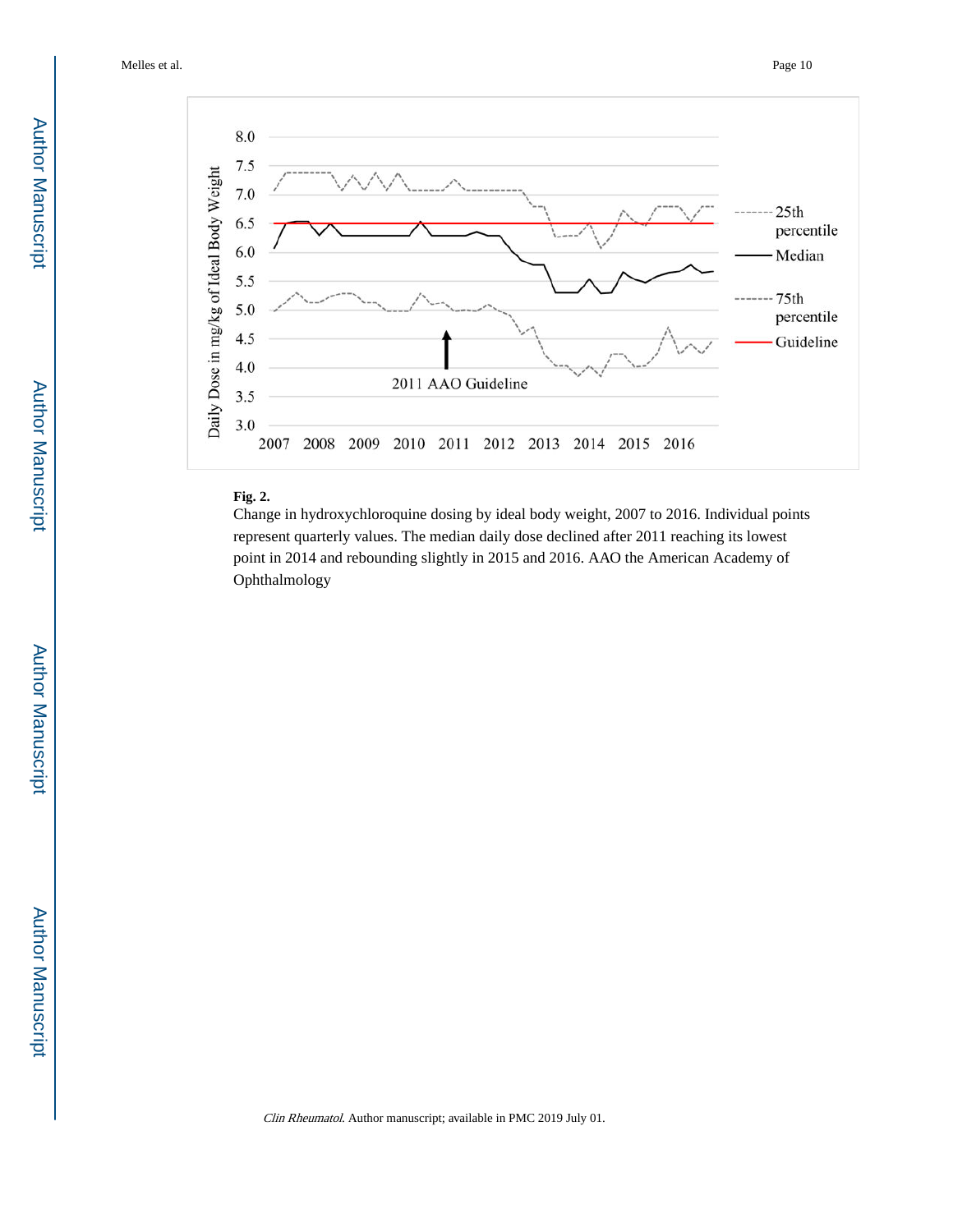

# **Fig. 3.**

Change in hydroxychloroquine dosing by actual body weight, 2007 to 2016. Individual points represent quarterly values. The median daily dose declined after 2011, reaching its lowest point in 2014 and rebounding slightly in 2015 and 2016. AAO the American Academy of Ophthalmology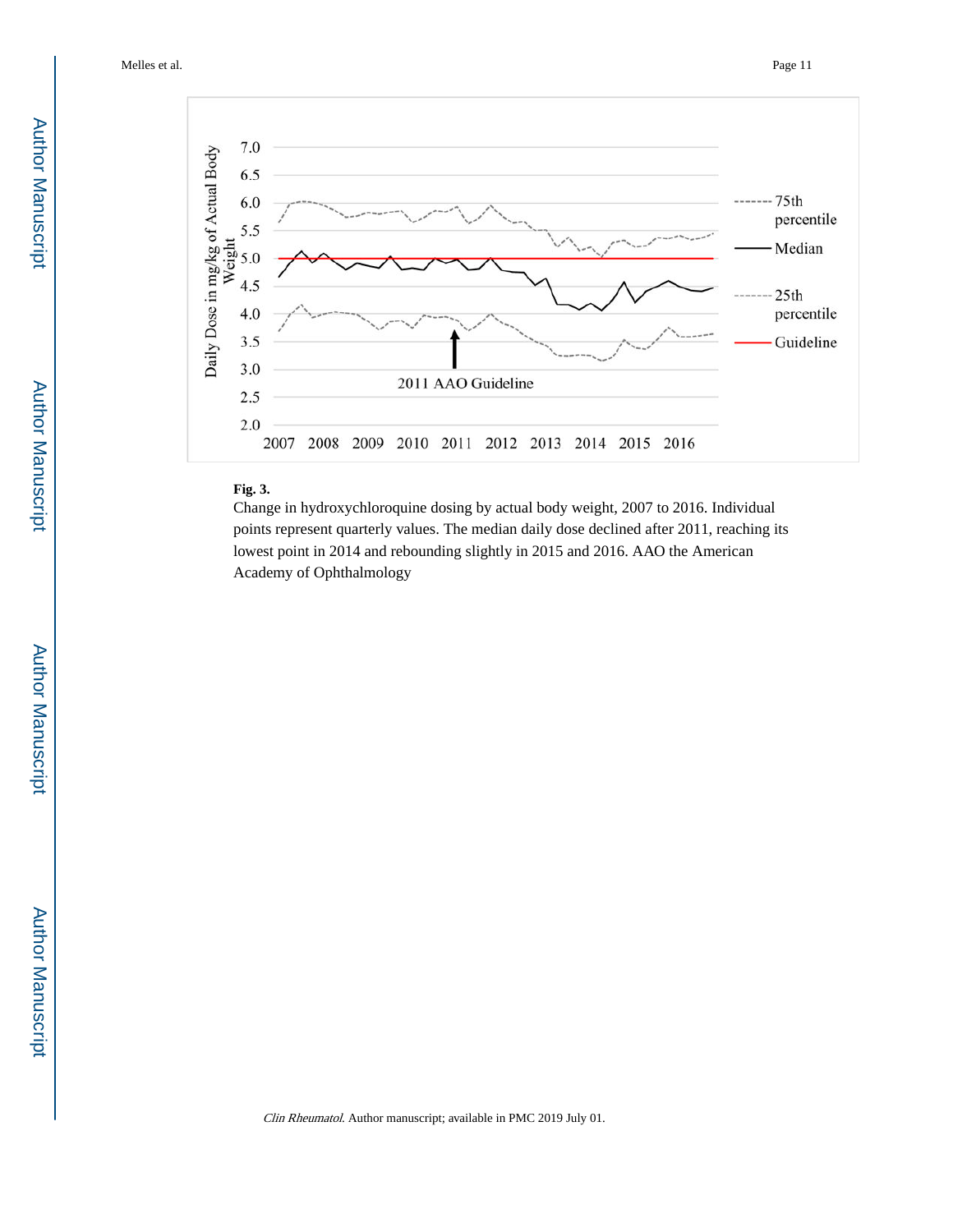| ١ |  |
|---|--|
| ω |  |
|   |  |
|   |  |

| J           |
|-------------|
| $\vdots$    |
| ا<br>ا<br>I |
|             |
|             |
|             |
| l           |
|             |
| l           |
|             |
|             |
|             |
|             |
|             |
| l           |
|             |
|             |
|             |
|             |
|             |
|             |
|             |
|             |
|             |
|             |
|             |
|             |
|             |
|             |
|             |
|             |
|             |
|             |
|             |
|             |
| ť           |

| Characteristics                                 | $2007 - 2008$ $(n = 3793)$ | $2009 - 2010(n = 3388)$ | $2011 - 2012(n = 3600)$ | $2013 - 2014 (n = 3120)$ | $2015 - 2016$ $(n = 3896)$ | All $(n = 17,797)$ |
|-------------------------------------------------|----------------------------|-------------------------|-------------------------|--------------------------|----------------------------|--------------------|
| Sex (% female)                                  | 3044 (80.3)                | 2744 (81.0)             | 2940 (81.7)             | 2570 (82.4)              | 3214 (82.5)                | 14,512 (81.5)      |
| Age, mean (SD)                                  | 53.3 (15.0)                | 53.5 (15.1)             | 53.8 (15.7)             | 53.1 (15.7)              | 52.5 (15.8)                | 53.2 (15.5)        |
| CKD (stage 3)                                   | 120(3.2)                   | 151(4.5)                | 206 (5.7)               | 194(6.2)                 | 195(5.0)                   | 866 (4.9)          |
| $\mathrm{BM}$ (kg/m <sup>2</sup> ), mean (SD)   | 28.4(6.7)                  | 28.6 (6.7)              | 28.3(6.7)               | 28.4(6.7)                | 28.3(6.6)                  | 28.4(6.7)          |
| <b>BMI</b> Category                             |                            |                         |                         |                          |                            |                    |
| Underweight $(< 18.5)$                          | 46(1.2)                    | 63(1.9)                 | 51 (1.4)                | 45(1.5)                  | 43 (1.1)                   | 248 (1.4)          |
| Normal (18.5-24.9)                              | 1280 (33.8)                | 1062(31.4)              | 1226 (34.1)             | 1068 (34.3)              | 1289 (33.2)                | 5925 (33.4)        |
| Overweight (25-29.9)                            | 1197 (31.6)                | 1097 (32.4)             | 1134 (31.5)             | 968 (31.1)               | 1279 (32.9)                | 5675 (31.9)        |
| Obese $(-30)$                                   | 1261 (33.3)                | 1163 (34.36)            | 1186 (33.0)             | 1033 (33.2)              | 1274 (32.8)                | 5917 (33.3)        |
| Prescriber specialty (%)                        |                            |                         |                         |                          |                            |                    |
| Rheumatologist                                  | 2449 (64.6)                | 2394 (70.7)             | 2513 (69.8)             | 2164 (69.4)              | 2785 (71.5)                | (2,305(69.1))      |
| Primary care                                    | 976 (25.7)                 | 638 (18.8)              | 638 (18.8)              | 505 (16.2)               | 541 (13.9)                 | 3255 (18.3)        |
| Dermatologist                                   | 242(6.4)                   | 253 (7.5)               | 340 (9.4)               | 340 (9.4)                | 340 (9.4)                  | 1517 (8.5)         |
| Other                                           | 126(3.3)                   | 103(3.0)                | 152(4.2)                | 135(4.3)                 | 204 (5.2)                  | 720(4.1)           |
| Indication (%)                                  |                            |                         |                         |                          |                            |                    |
| Rheumatoid arthritis                            | 1669 (44.0)                | 1577 (46.6)             | 1705(47.4)              | 1431 (45.9)              | 1853 (47.6)                | 8235 (46.3)        |
| Systemic lupus erythematosus                    | 536 (14.1)                 | 472 (13.9)              | 574 (15.9)              | 537 (17.2)               | 620 (15.9)                 | 2739 (15.4)        |
| Dematologic conditions <sup>#</sup>             | 793 (20.9)                 | 602 (17.8)              | 643 (17.9)              | 585 (18.6)               | 633 (16.3)                 | 3256 (18.3)        |
| Systemic autoimmune condition $\vec{r}$         | 438 (11.6)                 | 548 (16.2)              | 541 (15.0)              | 442 (14.2)               | 651 (16.7)                 | 2620 (14.7)        |
| Other                                           | 357 (9.4)                  | 189 (5.6)               | 137 (3.8)               | 125(4.0)                 | 139 (3.6)                  | 947 (5.3)          |
| BMI body mass index, CKD chronic kidney disease |                            |                         |                         |                          |                            |                    |

Clin Rheumatol. Author manuscript; available in PMC 2019 July 01.

\*

Unless otherwise specified, results are reported as

n (%)

 $t_{\rm Includes\ aloppecial,\ dermatitis,\ discoid\ luppus,\ granuloma annulare,\ lichen\ planus,\ subacute\ cuman\elunmeous\ luppus,\ posciasis,\ and\ urtic and\ unicational\$ 

 $t_{\text{Includes alopeia, deterministic, discoid lupus, granuloma annulae, lichen planus, subacute cutaneous lupus, posciasis, and uricarial.}$ 

 $^t\!E$  xcludes systemic lupus ery<br>thematosus and rheumatoid arthritis Excludes systemic lupus erythematosus and rheumatoid arthritis